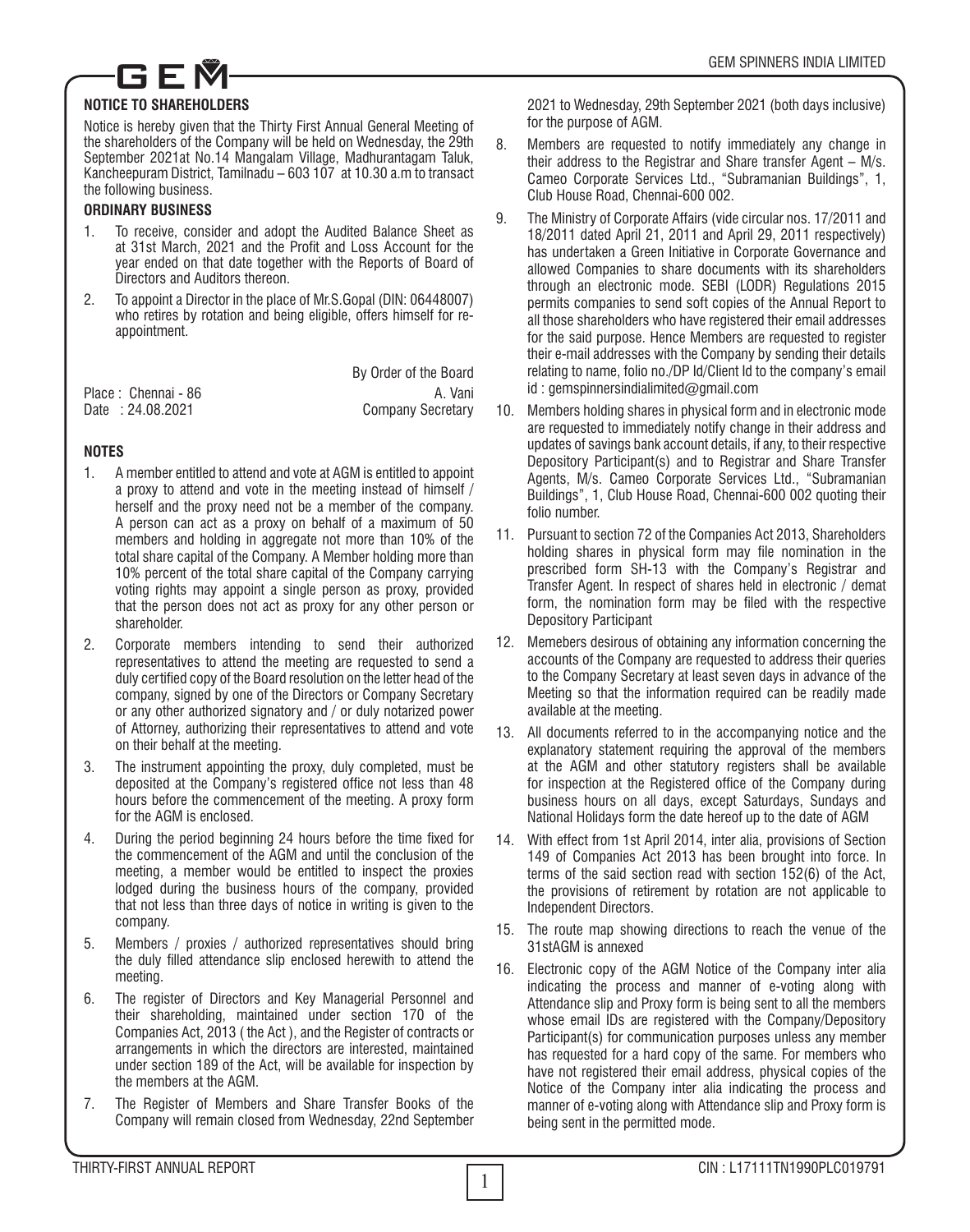# 17. THE INTRUCTIONS OF SHAREHOLDERS FOR E-VOTING ARE AS UNDER:

GEM

- (i) The voting period begins on 26.09.2021 at 9.00 A.M and ends on 29.06.2021 at 5.00 A.M. During this period shareholders' 28.09of the Company, holding shares either in physical form or in dematerialized form, as on the cut-off date (record date) of 21.09.2021 may cast their vote electronically. The e-voting module shall be disabled by CDSL for voting thereafter.
- (ii) Shareholders who have already voted prior to the meeting date would not be entitled to vote at the meeting venue.
- (iii) Pursuant to SEBI Circular No. SEBI/HO/CFD/CMD/CIR/ P/2020/242 dated 09.12.2020, under Regulation 44 of Securities and Exchange Board of India (Listing Obligations and Disclosure Requirements) Regulations, 2015, listed entities are required to provide remote e-voting facility to its shareholders, in respect of all shareholders' resolutions. However, it has been observed that the participation by the public non-institutional shareholders/ retail shareholders is at a negligible level.

Currently, there are multiple e-voting service providers (ESPs) providing e-voting facility to listed entities in India. This necessitates registration on various ESPs and maintenance of multiple user IDs and passwords by the shareholders.

In order to increase the efficiency of the voting process, pursuant to a public consultation, it has been decided to enable e-voting to all the demat account holders, by way of a single login credential, through their demat accounts/ websites of Depositories/ Depository Participants. Demat account holders would be able to cast their vote without having to register again with the ESPs, thereby, not only facilitating seamless authentication but also enhancing ease and convenience of participating in e-voting process.

(iv) In terms of SEBI circular no. SEBI/HO/CFD/CMD/CIR/P/2020/242 dated December 9, 2020 on e-Voting facility provided by Listed Companies, Individual shareholders holding securities in demat mode are allowed to vote through their demat account maintained with Depositories and Depository Participants. Shareholders are advised to update their mobile number and email Id in their demat accounts in order to access e-Voting facility.

Pursuant to abovesaid SEBI Circular, Login method for e-Voting and joining virtual meetings for Individual shareholders holding securities in Demat mode CDSL/NSDL is given below:

| Type of<br>shareholders                                                           | Login Method                                                                                                                                                                                                                                                                                                                                                                                                     |
|-----------------------------------------------------------------------------------|------------------------------------------------------------------------------------------------------------------------------------------------------------------------------------------------------------------------------------------------------------------------------------------------------------------------------------------------------------------------------------------------------------------|
| Individual<br>Shareholders<br>holding<br>securities in<br>Demat mode<br>with CDSL | 1) Users who have opted for CDSL Easi / Easiest<br>facility, can login through their existing user id<br>and password. Option will be made available<br>to reach e-Voting page without any further<br>authentication. The URL for users to login to<br>Easi / Easiest are https://web.cdslindia.com/<br>myeasi/home/login or visit www.cdslindia.com<br>and click on Login icon and select New System<br>Mveasi. |

|                                                                                          | 2) After successful login the Easi / Easiest user<br>will be able to see the e-Voting option for eligible<br>companies where the evoting is in progress<br>as per the information provided by company.<br>On clicking the evoting option, the user will be<br>able to see e-Voting page of the e-Voting service<br>provider for casting your vote during the remote<br>e-Voting period or joining virtual meeting &<br>voting during the meeting. Additionally, there<br>is also links provided to access the system of<br>all e-Voting Service Providers i.e. CDSL/NSDL/<br>KARVY/LINKINTIME, so that the user can visit<br>the e-Voting service providers' website directly.                                                                                                                                                                                                                                              |
|------------------------------------------------------------------------------------------|-----------------------------------------------------------------------------------------------------------------------------------------------------------------------------------------------------------------------------------------------------------------------------------------------------------------------------------------------------------------------------------------------------------------------------------------------------------------------------------------------------------------------------------------------------------------------------------------------------------------------------------------------------------------------------------------------------------------------------------------------------------------------------------------------------------------------------------------------------------------------------------------------------------------------------|
|                                                                                          | 3) If the user is not registered for Easi/Easiest,<br>option to register is available at https://<br>web.cdslindia.com/myeasi/Registration/<br>EasiRegistration                                                                                                                                                                                                                                                                                                                                                                                                                                                                                                                                                                                                                                                                                                                                                             |
|                                                                                          | 4) Alternatively, the user can directly access<br>e-Voting page by providing Demat Account<br>Number and PAN No. from a e-Voting link<br>available on www.cdslindia.com home page or<br>click on https://evoting.cdslindia.com/Evoting/<br>EvotingLogin The system will authenticate the<br>user by sending OTP on registered Mobile &<br>Email as recorded in the Demat Account. After<br>successful authentication, user will be able to<br>see the e-Voting option where the evoting is in<br>progress and also able to directly access the<br>system of all e-Voting Service Providers.                                                                                                                                                                                                                                                                                                                                 |
| Individual<br><b>Shareholders</b><br>holding<br>securities in<br>demat mode<br>with NSDL | 1) If you are already registered for NSDL IDeAS<br>facility, please visit the e-Services website of<br>NSDL. Open web browser by typing the following<br>URL: https://eservices.nsdl.com either on a<br>Personal Computer or on a mobile. Once the<br>home page of e-Services is launched, click on<br>the "Beneficial Owner" icon under "Login" which<br>is available under 'IDeAS' section. A new screen<br>will open. You will have to enter your User ID<br>and Password. After successful authentication,<br>you will be able to see e-Voting services. Click<br>on "Access to e-Voting" under e-Voting services<br>and you will be able to see e-Voting page. Click<br>on company name or e-Voting service provider<br>name and you will be re-directed to e-Voting<br>service provider website for casting your vote<br>during the remote e-Voting period or joining<br>virtual meeting & voting during the meeting. |
|                                                                                          | 2) If the user is not<br>registered for IDeAS<br>e-Services, option to register is available at https://<br>eservices.nsdl.com. Select "Register Online for<br>IDeAS "Portal or click at https://eservices.nsdl.<br>com/SecureWeb/IdeasDirectReg.jsp                                                                                                                                                                                                                                                                                                                                                                                                                                                                                                                                                                                                                                                                        |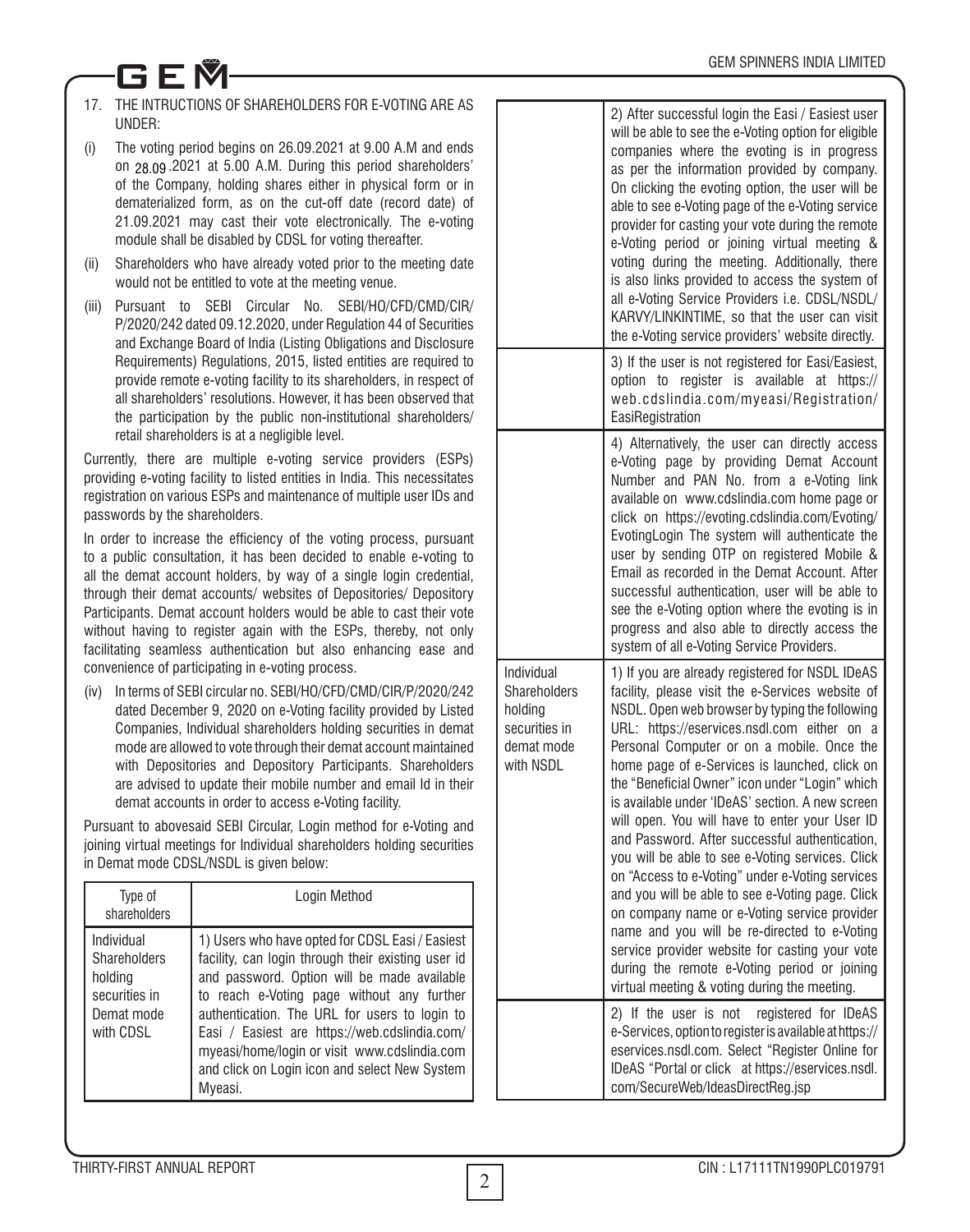|                                                                                                                                    | 3) Visit the e-Voting website of NSDL. Open web<br>browser by typing the following URL: https://<br>www.evoting.nsdl.com/ either on a Personal<br>Computer or on a mobile. Once the home page<br>of e-Voting system is launched, click on the icon<br>"Login" which is available under 'Shareholder/<br>Member' section. A new screen will open. You<br>will have to enter your User ID (i.e. your sixteen<br>digit demat account number hold with NSDL),<br>Password/OTP and a Verification Code as shown<br>on the screen. After successful authentication.<br>you will be redirected to NSDL Depository site<br>wherein you can see e-Voting page. Click on<br>company name or e-Voting service provider<br>name and you will be redirected to e-Voting<br>service provider website for casting your vote<br>during the remote e-Voting period or joining<br>virtual meeting & voting during the meeting |
|------------------------------------------------------------------------------------------------------------------------------------|-------------------------------------------------------------------------------------------------------------------------------------------------------------------------------------------------------------------------------------------------------------------------------------------------------------------------------------------------------------------------------------------------------------------------------------------------------------------------------------------------------------------------------------------------------------------------------------------------------------------------------------------------------------------------------------------------------------------------------------------------------------------------------------------------------------------------------------------------------------------------------------------------------------|
| Individual<br><b>Shareholders</b><br>(holding<br>securities in<br>demat mode)<br>login through<br>their Depository<br>Participants | You can also login using the login credentials of<br>your demat account through your Depository<br>Participant registered with NSDL/CDSL for<br>e-Voting facility. After Successful login, you<br>will be able to see e-Voting option. Once<br>you click on e-Voting option, you will be<br>redirected to NSDL/CDSL Depository site after<br>successful authentication, wherein you can<br>see e-Voting feature. Click on company name<br>or e-Voting service provider name and you<br>will be redirected to e-Voting service provider<br>website for casting your vote during the remote<br>e-Voting period or joining virtual meeting &<br>voting during the meeting.                                                                                                                                                                                                                                     |

GEM

Important note: Members who are unable to retrieve User ID/ Password are advised to use Forget User ID and Forget Password option available at abovementioned website.

#### **Helpdesk for Individual Shareholders holding securities in demat mode for any technical issues related to login through Depository i.e. CDSL and NSDL**

| Login type                                                               | Helpdesk details                                                                                                                                                                               |
|--------------------------------------------------------------------------|------------------------------------------------------------------------------------------------------------------------------------------------------------------------------------------------|
| Individual Shareholders<br>holding securities in Demat<br>mode with CDSL | Members facing any technical<br>issue in login can contact CDSL<br>helpdesk by sending a request<br>helpdesk.evoting@cdslindia.<br>at<br>comor contact at 022- 23058738<br>and 22-23058542-43. |
| Individual Shareholders<br>holding securities in Demat<br>mode with NSDI | Members facing any technical<br>issue in login can contact NSDL<br>helpdesk by sending a request at<br>evoting@nsdl.co.in or call at toll<br>free no.: 1800 1020 990 and 1800<br>22 44 30      |

- (v) Login method for e-Voting and joining virtual meetings for Physical shareholders and shareholders other than individual holding in Demat form.
- 1) The shareholders should log on to the e-voting website www. evotingindia.com.
- 2) Click on "Shareholders" module.
- 3) Now enter your User ID
	- a. For CDSL: 16 digits beneficiary ID,
	- b. For NSDL: 8 Character DP ID followed by 8 Digits Client ID,
- c. Shareholders holding shares in Physical Form should enter Folio Number registered with the Company.
- 4) Next enter the Image Verification as displayed and Click on Login.
- 5) If you are holding shares in demat form and had logged on to www.evotingindia.com and voted on an earlier e-voting of any company, then your existing password is to be used.
- 6) If you are a first-time user follow the steps given below:

|                                                       | For Physical shareholders and other than<br>individual shareholders holding shares in Demat.                                                                                                                                                                                                                                                     |
|-------------------------------------------------------|--------------------------------------------------------------------------------------------------------------------------------------------------------------------------------------------------------------------------------------------------------------------------------------------------------------------------------------------------|
| <b>PAN</b>                                            | Enter your 10 digit alpha-numeric *PAN issued<br>by Income Tax Department (Applicable for<br>both demat shareholders as well as physical<br>shareholders)<br>• Shareholders who have not updated their PAN<br>with the Company/Depository Participant are<br>requested to use the sequence number sent by<br>Company/RTA or contact Company/RTA. |
| Dividend Bank<br>Details<br>OR Date of<br>Birth (DOB) | Enter the Dividend Bank Details or Date of Birth<br>(in dd/mm/yyyy format) as recorded in your<br>demat account or in the company records in<br>order to login.<br>• If both the details are not recorded with the<br>depository or company, please enter the member<br>id / folio number in the Dividend Bank details<br>field.                 |

- (vi) After entering these details appropriately, click on "SUBMIT" tab.
- (vii) Shareholders holding shares in physical form will then directly reach the Company selection screen. However, shareholders holding shares in demat form will now reach 'Password Creation' menu wherein they are required to mandatorily enter their login password in the new password field. Kindly note that this password is to be also used by the demat holders for voting for resolutions of any other company on which they are eligible to vote, provided that company opts for e-voting through CDSL platform. It is strongly recommended not to share your password with any other person and take utmost care to keep your password confidential.
- (viii) For shareholders holding shares in physical form, the details can be used only for e-voting on the resolutions contained in this Notice.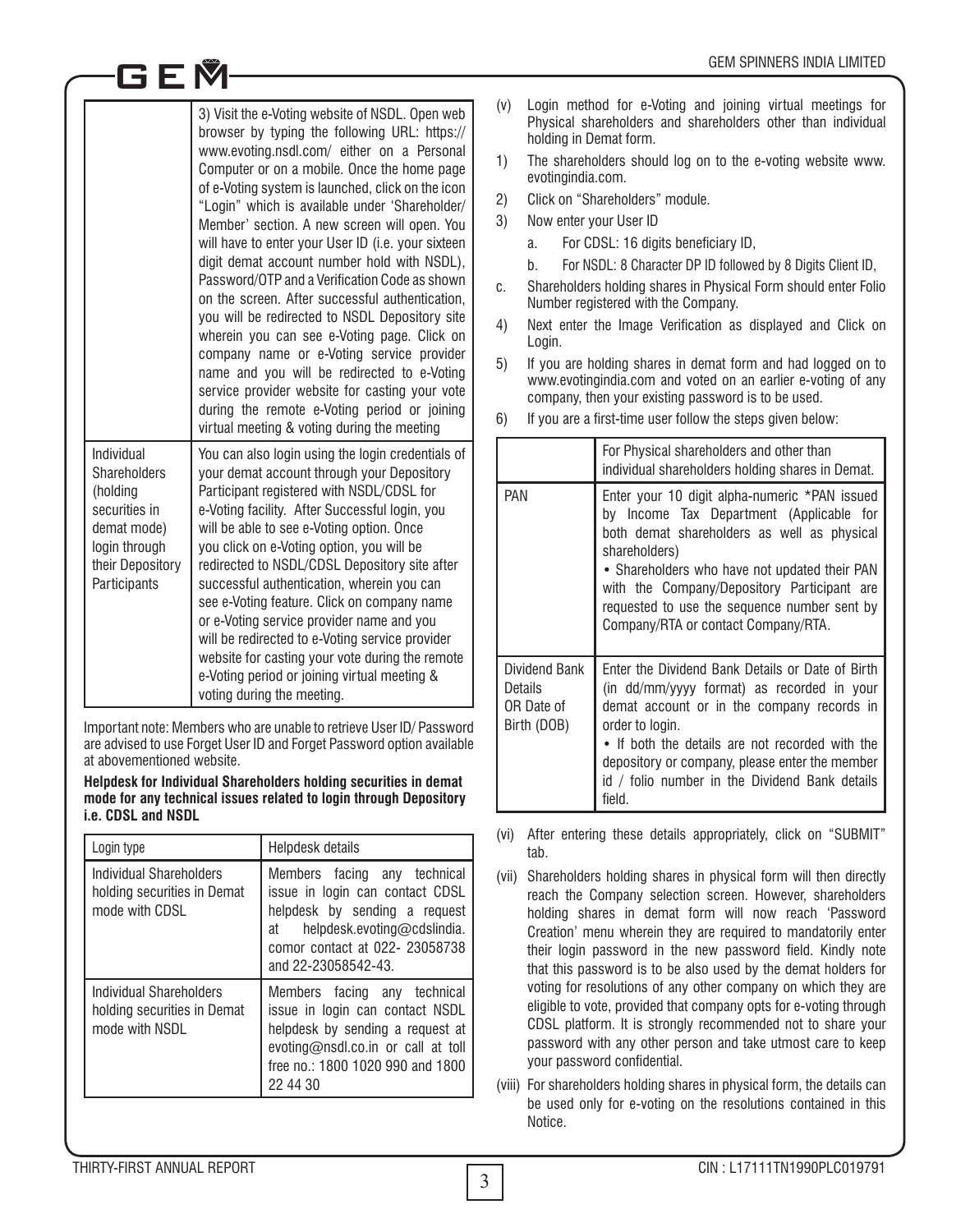# (ix) Click on the EVSN for the relevant <Company Name> on which you choose to vote.

GEM

- (x) On the voting page, you will see "RESOLUTION DESCRIPTION" and against the same the option "YES/NO" for voting. Select the option YES or NO as desired. The option YES implies that you assent to the Resolution and option NO implies that you dissent to the Resolution.
- (xi) Click on the "RESOLUTIONS FILE LINK" if you wish to view the entire Resolution details.
- (xii) After selecting the resolution, you have decided to vote on, click on "SUBMIT". A confirmation box will be displayed. If you wish to confirm your vote, click on "OK", else to change your vote, click on "CANCEL" and accordingly modify your vote.
- (xiii) Once you "CONFIRM" your vote on the resolution, you will not be allowed to modify your vote.
- (xiv) You can also take a print of the votes cast by clicking on "Click here to print" option on the Voting page.
- (xv) If a demat account holder has forgotten the login password then Enter the User ID and the image verification code and click on Forgot Password & enter the details as prompted by the system.
- (xvi) Additional Facility for Non Individual Shareholders and Custodians –For Remote Voting only.
- Non-Individual shareholders (i.e. other than Individuals, HUF, NRI etc.) and Custodians are required to log on to www.evotingindia. com and register themselves in the "Corporates" module.
- A scanned copy of the Registration Form bearing the stamp and sign of the entity should be emailed to helpdesk.evoting@ cdslindia.com.
- After receiving the login details a Compliance User should be created using the admin login and password. The Compliance User would be able to link the account(s) for which they wish to vote on.
- The list of accounts linked in the login should be mailed to helpdesk.evoting@cdslindia.com and on approval of the accounts they would be able to cast their vote.
- A scanned copy of the Board Resolution and Power of Attorney (POA) which they have issued in favour of the Custodian, if any, should be uploaded in PDF format in the system for the scrutinizer to verify the same.
- Alternatively Non Individual shareholders are required to send the relevant Board Resolution/ Authority letter etc. together with attested specimen signature of the duly authorized signatory who are authorized to vote, to the Scrutinizer and to the Company at the email address viz; gemspinnersindialimited@gmail.com, if they have voted from individual tab & not uploaded same in the CDSL e-voting system for the scrutinizer to verify the same.

All grievances connected with the facility for voting by electronic means may be addressed to Mr. RakeshDalvi, Sr. Manager, (CDSL,) Central Depository Services (India) Limited, A Wing, 25th Floor, Marathon Futurex, Mafatlal Mill Compounds, N M Joshi Marg, Lower Parel (East), Mumbai - 400013 or send an email to helpdesk.evoting@ cdslindia.com or call on 022-23058542/43.

18. Please note that by virtue of providing the e-voting facility by the company as per Rule 20 of Companies (Management and Administration) Rules, 2014 the following will be applicable:

(i) The manner of voting for the members being present in the General Meeting will be on "proportion principle' ie one share – one vote unlike one person one vote principle, further, as per the provision of the Companies Act, 2013, demand for poll will not be relevant.

- (ii) The option of voting by show of hands will not be available for members presenting the General Meeting in view of clear provision of section 107 of the Companies Act, 2013, ie voting by show of hands would not be allowable in cases where Rule 20 of Companies (Management and Administration) Rules, 2014 is applicable.
- (iii) Any member who has voted through e-voting facility provided by the company may also participate in the General Meeting in person, but such a member will not be able to exercise his vote again in the meeting, and the earlier vote casted through electronic means will be treated as final.
- (iv) The facility for voting through ballot form shall be made available to all the shareholders who could not exercise their vote through e-voting. The ballot paper in Form MGT-12 is being sent to all the members, along with this report. The voting rights of Members shall be in proportion their shares of the paid up equity share capital of the Company as on 29.09.2021.

A Member desiring to exercise vote by ballot paper should complete the Ballot Form attached with this report and sent it to : Gem Spinners India Limited, No 14 Mangalam Village, MadurathagamTaluk, Kancheepuram-603107

Please return the form duly completed through post or courier, so as to reach the company on or before the close of working hours of between 10.00 a.m and 5.00 p.m on 29.09.2021.

The facility of voting through ballot form shall also be made available at the meeting and the members attending the meeting who have not cast their vote by remote evoting shall be able to vote at the meeting through ballot form.

Any person, who acquires shares of the Company and becomes member of the Company after dispatch of the notice and holding shares on the cut-off date i.e. 21.09.2021 may obtain the login ID and password by sending an email to investor@cameoindia.com or helpdesk.evoting@cdslindia.com by mentioning their Folio No./DP ID and Client ID. However, if you are already registered with CDSL for remote e-voting then you can use your existing user ID and password for casting your vote

(vi) The Scrutinizer shall, immediately after the conclusion of voting at the general meeting, will first count the votes cast at the meeting and thereafter unblock the votes cast through remote e-voting in the presence of at least two witnesses not in the employment of the Company and shall make, not later than three days after the conclusion of the AGM, a consolidated scrutiniser's report of the total votes cast in favour or against, if any, to the Chairman or a person authorised by him in writing , who shall countersign the same and declare the result of the voting forthwith.